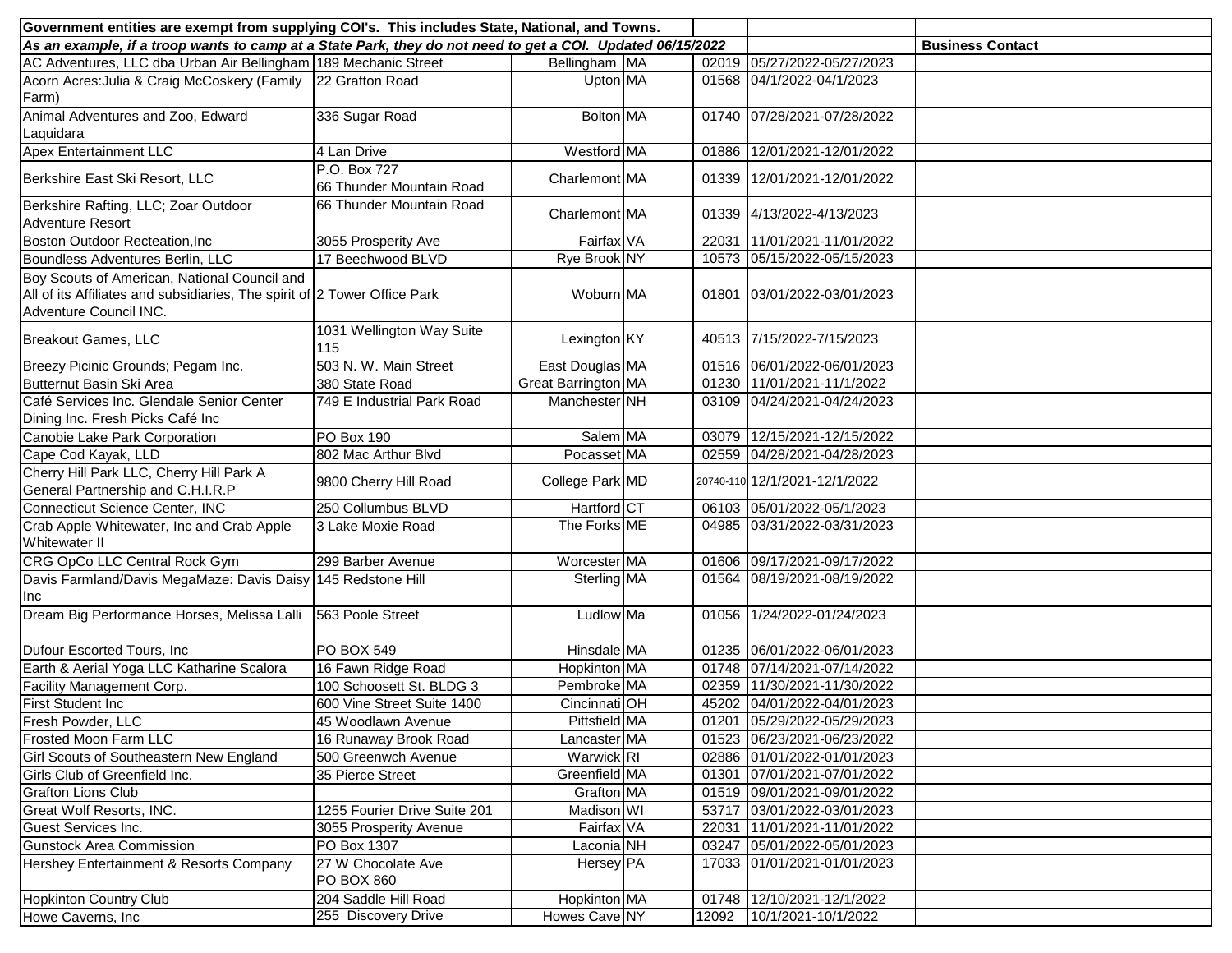| Interdistrict Committee for Project Oceanology                                             | 1084 Shennecossett Road      | Groton CT      |                |       | 06340 7/1/2021-7/1/2022     |  |
|--------------------------------------------------------------------------------------------|------------------------------|----------------|----------------|-------|-----------------------------|--|
| Kayaking Puerto Rico Adventure, INC & or                                                   | <b>PO BOX 251</b>            | Puerto Real PR |                |       | 00740 06/16/2021-06/16/2022 |  |
| Island Journeys, LLC                                                                       |                              |                |                |       |                             |  |
| Kimball Farm, INC ETAL                                                                     | 400 Littleton Road           | Westford MA    |                |       | 01886 07/08/2021-07/08/2022 |  |
| Knights Airport Limousine Service                                                          | 390 Hartford Turnpike        | Shrewsbury MA  |                | 01545 | 10/1/2021-10/1/2022         |  |
| Lake George Steamboat CO.                                                                  | PO. BOX 551 Stell Pier       | Lake George NY |                | 12845 | 02/20/2022-02/20/2023       |  |
| Loon Mountain Receration Corporation, Boyne 60 Loon Mountain Road                          |                              | $Lincoln$ NH   |                | 03251 | 11/01/2021-11/01/2022       |  |
| USA INC.                                                                                   |                              |                |                |       |                             |  |
| Luv to Play Sutton; MC FUN Inc DBA                                                         | 108 Galaxy Pass              | Sutton MA      |                |       | 01590 09/04/2021-09/04/2022 |  |
| Maspenock Rod and Gun Club                                                                 | PO Box42                     | Milford MA     |                | 01757 | 07/01/2021-07/01/2022       |  |
| Mass Audubon Society, Inc                                                                  | 208 South Great Road         | Lincoln MA     |                |       | 01773 07/01/2021-07/01/2022 |  |
| Metrowest YMCA, Inc                                                                        | 280-282 Old Connecticut Path | Framingham MA  |                | 01701 | 01/01/2022-01/01/2023       |  |
| Mystic Aquarium: Sea Research Foundation,                                                  | 55 Coogan BLVD               | Mystic CT      |                |       | 06335 02/28/2022-02/28/2023 |  |
| Inc dba                                                                                    |                              |                |                |       |                             |  |
| Nashoba Valley Acquisition Corp                                                            | PO Box 309, Powers Road      | Westford MA    |                | 01886 | 12/01/2021-12/01/2022       |  |
| North Shore Adventures and Outdoor Center                                                  | 28 Green Street              | Gloucester MA  |                |       | 01930 03/01/2022-03/01/2023 |  |
| DBA: North Shore Adventures and Outdoor                                                    |                              |                |                |       |                             |  |
| Center                                                                                     |                              |                |                |       |                             |  |
| Old Sturbridge Village dba; Old Sturbridge Inc                                             | 1 Old Sturbridge Road        | Sturbridge     | MA             |       | 01566 03/1/2022-03/01/2023  |  |
| Open Sky Community Services Inc. The Bridge 4 Mann Street<br>of Central Massachusetts, INC |                              | Worcester MA   |                |       | 01602 07/01/2021-07/01/2022 |  |
| Orienteering USA;US Orienteering Federation<br>& Its Member Clubs                          | 1405 S Fern Street #90654    | Arlington      | VA             |       | 22202 01/01/2022-01/01/2023 |  |
| Overlook Food Awareness Resource of                                                        | 216 Wachusett Street         | Rutland        | MA             |       | 01543 08/13/2021-08/13/2022 |  |
| Massachusetts Inc.                                                                         |                              |                |                |       |                             |  |
| Rail Explores Corporation                                                                  | 1 Maritime Drive #3          | Porstmouth     | R <sub>l</sub> | 02871 | 09/03/2021-09/03/2022       |  |
| Ramblewild LLC                                                                             | 110 Brodie Mountain Road     | Lanesboro      | MA             | 01237 | 05/29/2022-05/29/2023       |  |
| Ridge Valley Stables INC. Herbert Therrien                                                 | 286 Upton Street             | Grafton        | MA             | 01519 | 04/05/2022-04/05/2023       |  |
| Rockpoint LLC                                                                              | 69 Norman Street             | Everett        | <b>MA</b>      | 02149 | 2/22/2022-2/22/2023         |  |
| Rocking Horse Ranch, Tee Bar Corp                                                          | 600 State Route 44/55        | Highland       | <b>NY</b>      | 12528 | 04/01/2022-04/1/2023        |  |
| Ski Ward, Inc                                                                              | 1000 Main Street             | Shrewsbury     | MA             | 01545 | 12/31/2021-12/31/2022       |  |
| <b>Skyrise Childrens Theater LLC</b>                                                       | 71 Mount Vickery Road        | Southborough   | MA             | 01772 | 10/01/2021-10/01/2022       |  |
| Southwick Wild Animal Farm INC.                                                            | 2 Southwick St.              | Mendon         | MA             | 01608 | 07/07/2021-07/07/2022       |  |
| Stoneleigh-Burnham School                                                                  | 574 Bernardston Road         | Greenfield     | <b>MA</b>      | 01301 | 06/26/2021-06/26/2022       |  |
| Symphony Hill Farm; Marcy Segel                                                            | 86 Johnson Road              | Uxbridge       | <b>MA</b>      | 01569 | 09/12/2021-09/12/2022       |  |
| Two State YMCA Inc. DBA Becket-Chimmey<br><b>Corners YMCA</b>                              | 748Hamilon Road              | <b>Becket</b>  | MA             | 01223 | 12/31/2021-12/31/2022       |  |
| University of Mass System                                                                  | 333 South Street Suite 400   | Shrewsbury     | MA             | 01545 | 05/1/2022-05/1/2023         |  |
| Vermont Institute of Natural Science                                                       | PO BOX 1281                  | Quechee        | VT             | 05059 | 02/01/2022-02/01/2023       |  |
| Victorinox Swiss Army Inc                                                                  | 7 Victoria Drive, Box 1212   | Monroe         | <b>CT</b>      |       | 06468 01/01/2022-01/01/2023 |  |
| Western Mass Sports Center Inc. dba                                                        | 200 Lyman Road               | South Hadley   | МA             |       | 01075 01/25/2022-01/25/2023 |  |
| <b>Thompsons Gymnastics</b>                                                                |                              |                |                |       |                             |  |
| West End Creamery INC. West End Dairy LLC 481 Puragatory Road                              |                              | Whitinsville   | MA             | 01588 | 10/17/2021-10/17/2022       |  |
| Whitin Memorial Community; George Marston                                                  | 60 Main Street               | Whitinsville   | MA             |       | 01588 9/1/2021-09/01/2022   |  |
| Worcester County 4-H Center INC                                                            | 92 MCCORMICK ROAD            | Spencer        | МA             |       | 01562 04/01/2022-04/01/2023 |  |
| YMCA of Central Mass                                                                       | 766 Main Street              | Worcester      | MA             |       | 01610 10/01/2021-10/01/2022 |  |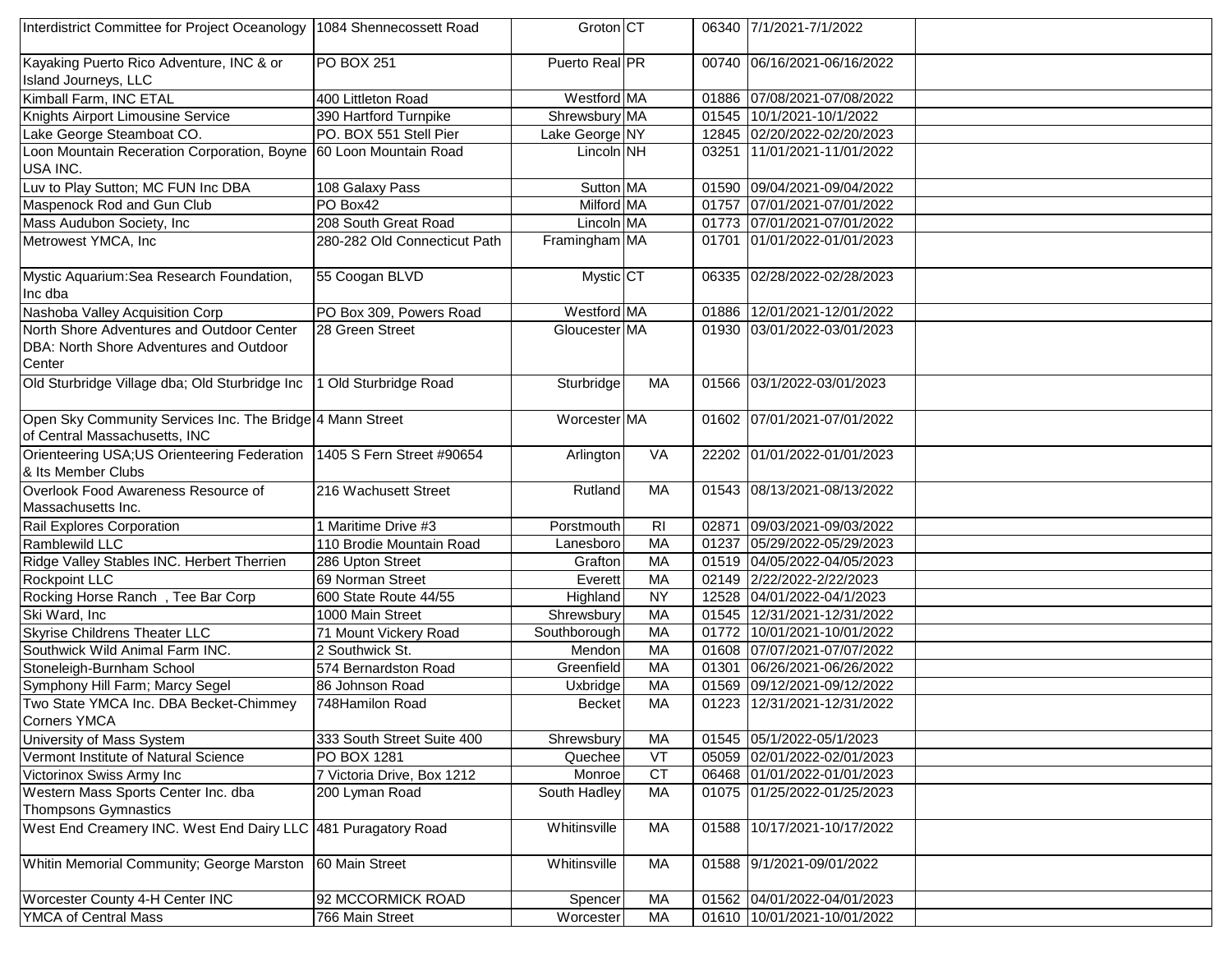| <b>Expired Certificate of Insurance: Contact information to get new COI.</b> |                             |                      |       |                             |  |
|------------------------------------------------------------------------------|-----------------------------|----------------------|-------|-----------------------------|--|
| AA Transportation CO, INC                                                    | PO BOX 639                  | Shrewsbury MA        |       | 01545 01/01/2021-01/01/2022 |  |
| Ace Archers Inc                                                              | <b>PO Box 174</b>           | Foxborough MA        |       | 02035 01/24/2021-01/24/2022 |  |
| Adirondack Extreme Adventure Course, LLC                                     | 268 Lockhart Mountan Road   | Lake George NY       |       | 12845 05/10/2019-05/10/2020 |  |
| <b>Adventure Mystic LLC</b>                                                  | <b>PO Box 305</b>           | West Mystic CT       |       | 06388 06/18/2019-06/18/2020 |  |
| Adventure Bound Camping Resort/                                              | 905 16th Place              | orlando FL           |       | 32960 04/01/2019-04/01/2020 |  |
| H.Wayne/Kelkamp, Inc.                                                        |                             |                      |       |                             |  |
| Aleixo Skating Arena                                                         | 1 Gordon Owen Riverway      | Tauton MA            |       | 02780 11/30/2017-11/30/2018 |  |
| Alternatives Unlimited, Inc The Bridge of Centra 4 Main Street               |                             | Worcester MA         |       | 01602 7/1/2020-7/1/2021     |  |
| Amherst Nurseries John Kinchla                                               | 200 Bay Road                | Hadley MA            |       | 01035 04/01/2017-04/01/2018 |  |
| Angel Hair Alpacas DBA Jay Cohen                                             | 66 Wesson Street            | North Grafton MA     |       | 01536 5/23/2021-05/23/2022  |  |
| Animal Adventures and Zoo Church                                             | 336 Sugar Road              | Bolton MA            |       | 01432 11/8/2020-11/8/2021   |  |
| Armstrong Skating Arena                                                      | 103 Long Pond Road          | Plymouth MA          | 02360 | 11/30/2017-11/30/2018       |  |
| Apex Entertainment, Marlboro; Half AXE Co                                    | 21 Apex Drive               | Marlborough Ma       |       | 01752 02/01/2019-02/01/2020 |  |
| Asiaf Skating Arena                                                          | 476 Forest Avenue Ext.      | Brockton MA          | 02301 | 11/30/2017-11/30/2018       |  |
| Baypath Humane Society of Hopkinton Inc.                                     | 500 Legacy Farms North      | Hopkinton MA         |       | 01748 10/16/2019-10/16/2020 |  |
| <b>BB Kidz Klub</b>                                                          | 215 Hamilton Street         | Leominster MA        |       | 01432 03/08/2019-03/08/2020 |  |
| Beaver Brook Association, Inc                                                | 117 Ridge Road              | <b>Hollis</b> NH     | 03049 | 12/01/2016-12/01/2017       |  |
| Becket-Chimney Corners YMCA & Berkshire                                      | 748 Hamilton Road           | <b>Becket</b> MA     |       | 01223 12/31/2018-12/31/2019 |  |
| Outdoor Center                                                               |                             |                      |       |                             |  |
| Berkshire Humane Society Inc                                                 | 214 Barker Road             | Pittsfield MA        | 01201 | 12/31/2017-12/31/2018       |  |
| Berkshire Y M C A                                                            | 292 North Street            | <b>Pittsfield MA</b> | 01201 | 038/31/2017-02/31/2018      |  |
| Blackstone Valley Ice Plex DBA Facility                                      | 100 Schoosett Street BLDG 3 | Pembroke MA          |       | 02359 11/30-2019-11/30/2020 |  |
| Management Corp                                                              |                             |                      |       |                             |  |
| Blythewood Stables, Robert Collins DBA                                       | 382 Church Street           | Pittsfield MA        | 01201 | 04/12/2017-04/12/2018       |  |
| Boda Borg Boston, LLC                                                        | 90 Pleasant Street          | Malden MA            |       | 02148 07/21/2019-07/21/2020 |  |
|                                                                              |                             |                      |       |                             |  |
| Boston Duck Tours, LP Seaweed Incorporated 4 Copley Place Suite 4155         |                             | Boston MA            |       | 02116 11/01/2019-11/01/2020 |  |
|                                                                              |                             |                      |       |                             |  |
| <b>Boston Rhythmic</b>                                                       | 30 Manley Way               | Watertown MA         |       | 02472 02/25/2017-02/25/2018 |  |
| Bousquet Ski Area; Tamarack Ski Corporation                                  | 101 Dan Fox Drive           | Pittsfield MA        |       | 01201 06/23/2018-06/23/2020 |  |
|                                                                              |                             |                      |       |                             |  |
| Boy Scouts of America, National Council & all                                | 2 Mt Royal Ave. Suite 100   | Marlborough MA       |       | 01752 03/01/2018-03/01/2019 |  |
| of its affiliates & subsidiaries: MayFlower                                  |                             |                      |       |                             |  |
| Council BSA                                                                  |                             |                      |       |                             |  |
| Bronx Zoo, Wildlife Conservation Society                                     | 2300 Southern Blvd          | Bronx NY             | 10460 | 03/18/2019-08/1/2019        |  |
| Brownstone Exlporation & Discovery Park, LLC 161 BrownStone Ave              |                             | Portland CT          | 06480 | 04/05/2017-04/05/2018       |  |
| Buckingham Bus Company, Inc                                                  | P.O. Box 8                  | Groton MA            |       | 01450 06/01/2017-06/01/2018 |  |
| Buffone Skating Arena                                                        | 284 Lake Avenue             | Worcester MA         | 01604 | 11/30/2018-11/30/2019       |  |
| Buttonwood Park Zoological Society Inc                                       | 425 Hawthorn Street         | New Bedford MA       |       | 02740 06/12/2021-06/12/2022 |  |
|                                                                              |                             |                      |       |                             |  |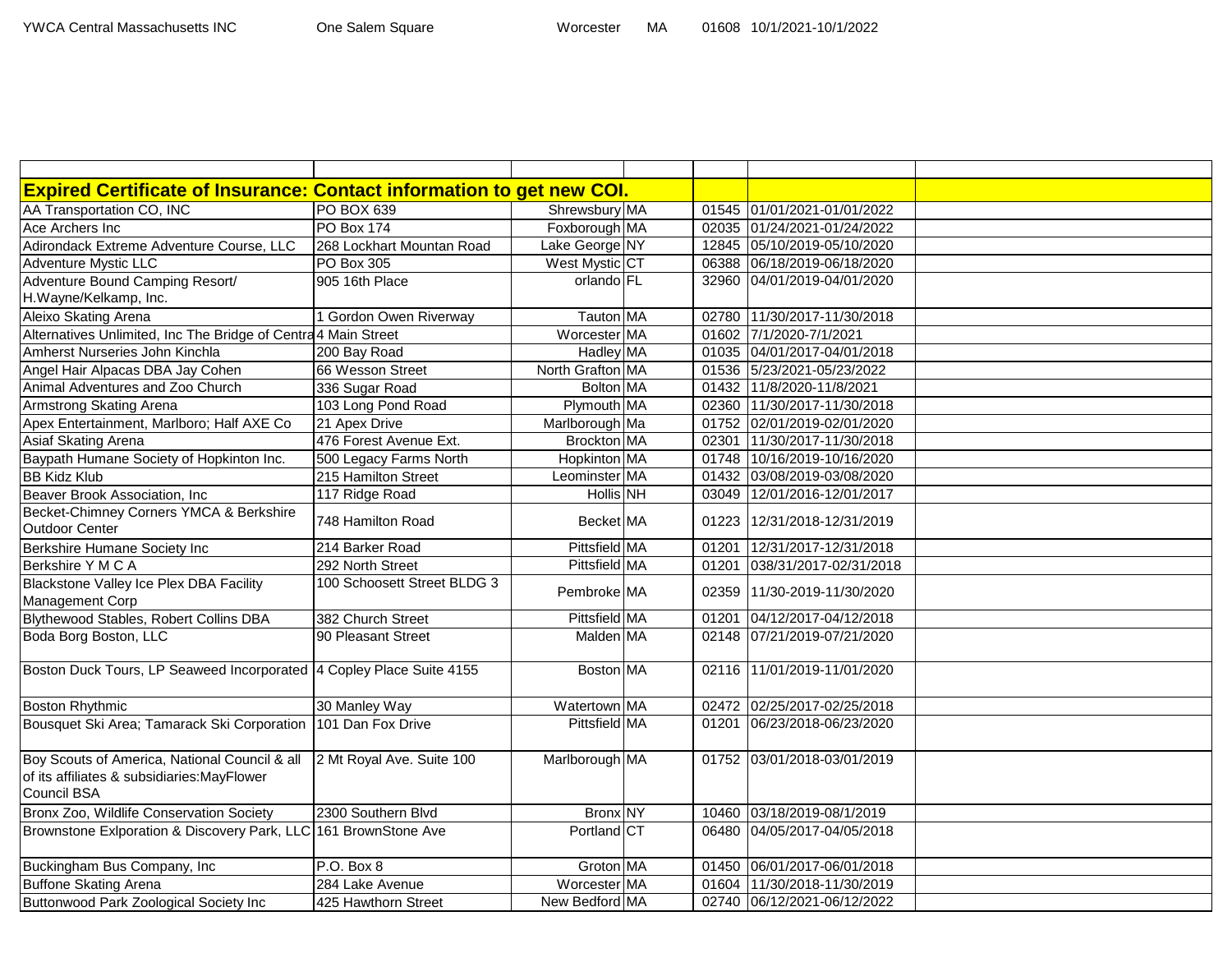| Camp Marshall Worcester County 4-h Center                   | 92 Mccormick Road                                 | Spencer MA         |       | 01562 04/01/2019-04/01/2020 |  |
|-------------------------------------------------------------|---------------------------------------------------|--------------------|-------|-----------------------------|--|
| Inc                                                         |                                                   |                    |       |                             |  |
| Cape Cod Inflatable Park; Sandbar                           | PO Box 481                                        | West Yarmouth MA   |       | 02673 06/17/2019-06/17/2020 |  |
| Mananagement Inc.                                           |                                                   |                    |       |                             |  |
| Carriage Tours of Savannah/Magnolia<br>Carriage Tours       | PO Box 2402                                       | Savannah MA        |       | 31412 12/03/2018-12/03/2019 |  |
| Cat Rescue of Marlborough and Hudson                        | PO Box 560                                        | Hudson MA          |       | 01749 6/18/2019-6/18/2020   |  |
| Central Rock Climbing Gym LLC                               | 299 Barber Avenue                                 | Worcester MA       |       | 01606 03/08/2021-03/08/2022 |  |
| Charles River Recereation, INC                              | 70 Kings Wood Road                                | Auburndale MA      |       | 02466 12/1/2020-12/1/2021   |  |
| <b>Chelmsford Forum</b>                                     | 2 Brick Kiln Rd                                   | North Billerica MA |       | 01020 11/30/2018-11/30/2019 |  |
| Chicopee Sportsman Club, Inc C/C Renee<br>Thompson          | 75 Chapel Street                                  | Chicopee MA        |       | 01020 04/01/2019-04/01/2020 |  |
| Church of Jesus Christ of Latter Day Saints                 | 50 East North Temple                              | Salt Lake City UT  | 84150 | 04/01/2017-04/01/2018       |  |
| Coachmen's Legacy, Julie & Craig Mccoskery<br>Farm          | 22 Grafton Road                                   | Upton MA           |       | 01568 4/1/2020-4/1/2021     |  |
| <b>Coastal Acquisition Corporation</b>                      | 9001 Whiskey Bottom Road                          | Laurel MD          |       | 20723 06/01/2021-06/01/2022 |  |
| Coco Key Water Park, US OCG, INC, 50                        | 3435 Wilshire Blvd, Suite 2360                    | Los Angeles CA     |       | 90010 09/07/2018-09/07/2019 |  |
| Ferncroft(Boston)Esong LLC                                  |                                                   |                    |       |                             |  |
| Collins/Moylan Arena                                        | 41 Barr Avenue                                    | Greenfield MA      | 01301 | 11/30/2018-11/30/2019       |  |
| Connery Skating Arena                                       | 190 Shepherd Street                               | Lynne MA           | 01904 | 11/30/2018-11/30/2019       |  |
| Crayola LLC                                                 | 1100 Church Lane PO BOX                           | Easton PA          | 18044 | 10/01/2019-10/01/2020       |  |
|                                                             | 431                                               |                    |       |                             |  |
| <b>Gunstock Area Commission</b>                             | 719 Cherry Valley Road                            | Gilford NH         |       | 03245 05/01/2021-05/01/2022 |  |
| Hamilton Rod & Gun Club                                     | <b>PO Box 954</b>                                 | Sturbridge MA      |       | 01566 04/30/2021-04/30/2022 |  |
| Cronin Skating Arena                                        | 180 Revere Beach                                  | Revere MA          |       | 02151 11/30/2018-11/30/2019 |  |
| Deerfield River Portage, LLC                                | 114 Goss Hill Road                                | Huntington MA      |       | 01058 06/14/2021-06/14/2022 |  |
| Dolphin Magic Tours, Derek Brown                            | 4 Lyman Hall CT                                   | Savannah GA        |       | 31410 05/03/2019-05/03/2020 |  |
| Douglas Orchard & Farm, Nicholas & Aaron<br>Socart          | <b>PO BOX 655</b>                                 | Douglas MA         |       | 01516 4/1/2020-4/1/2021     |  |
| Downeast Rafting, INC D/B/A Adventure<br>Bound              | <b>PO Box 188</b>                                 | Caratunk ME        | 04925 | 05/06/2017-05/06/2018       |  |
| <b>Driscoll Skating Rink</b>                                | 272 Elsbree St                                    | Fall River MA      | 02720 | 11/30/2017-11/30/2018       |  |
| Dufour Escorted Tours, Inc.                                 | PO Box 549                                        | Hinsdale MA        | 01235 | 06/01/2019-06/01/2020       |  |
| Eastern Springfield Veterinary Hospital, Inc                | 525 Page Blvd                                     | Springfield MA     | 01104 | 06/01/2017-06/01/2018       |  |
| Ecotrarium D/B/A; Worcester Natural History<br>Socitey Inc. | 222 Harrington Way                                | Worcester MA       |       | 01602 05/01/2019-05/01/2020 |  |
| Elsie Kaye Glassworks, LLC                                  | 3 Union Street, Unit 2                            | Westborough MA     | 01581 | 08/07/2019-08/07/2020       |  |
| <b>EMJAY Emerprises LLC; DBA Empoer</b><br>Leadership       | 170-A State Street Weast                          | Oldsmar FL         | 34677 | 03/02/2017-03/02/2018       |  |
| <b>Escape Games Westford LLC</b>                            | 1 Baldwin Road                                    | Westford MA        |       | 01886 08/22/2018-08/22/2019 |  |
| Escape Games Worcester; Escape<br>Games, LLC                | 14 Kelsey Drive                                   | Worcester MA       |       | 01604 10/26/2017-10/26/2018 |  |
| Essex River Basin Adventure, Inc                            | Po Box 270                                        | Essex MA           |       | 01929 04/26/2018-04-26-2019 |  |
| Fairview Farm JJC LTD                                       | 121 Haynes Hill Road                              | Brimfield MA       |       | 01010 03/24/2019-03/24/2020 |  |
| Fencing Academy of Boston, USA Fencing                      | 210 USA Cycling Point Ste.101 Colorado Springs MA |                    |       | 80919 8/1/2020-8/1/2021     |  |
| Finestkind, Inc; Seneic Boat Tour in Ogunquit               | PO Box 1828                                       | Orgunquit ME       | 03907 | 05/24/2018-05/24/2019       |  |
| First Choice Jeep Ventures, LLC                             | PO Box 4157                                       | Sedona AZ          |       | 86340 09/13/2017-09/13/2018 |  |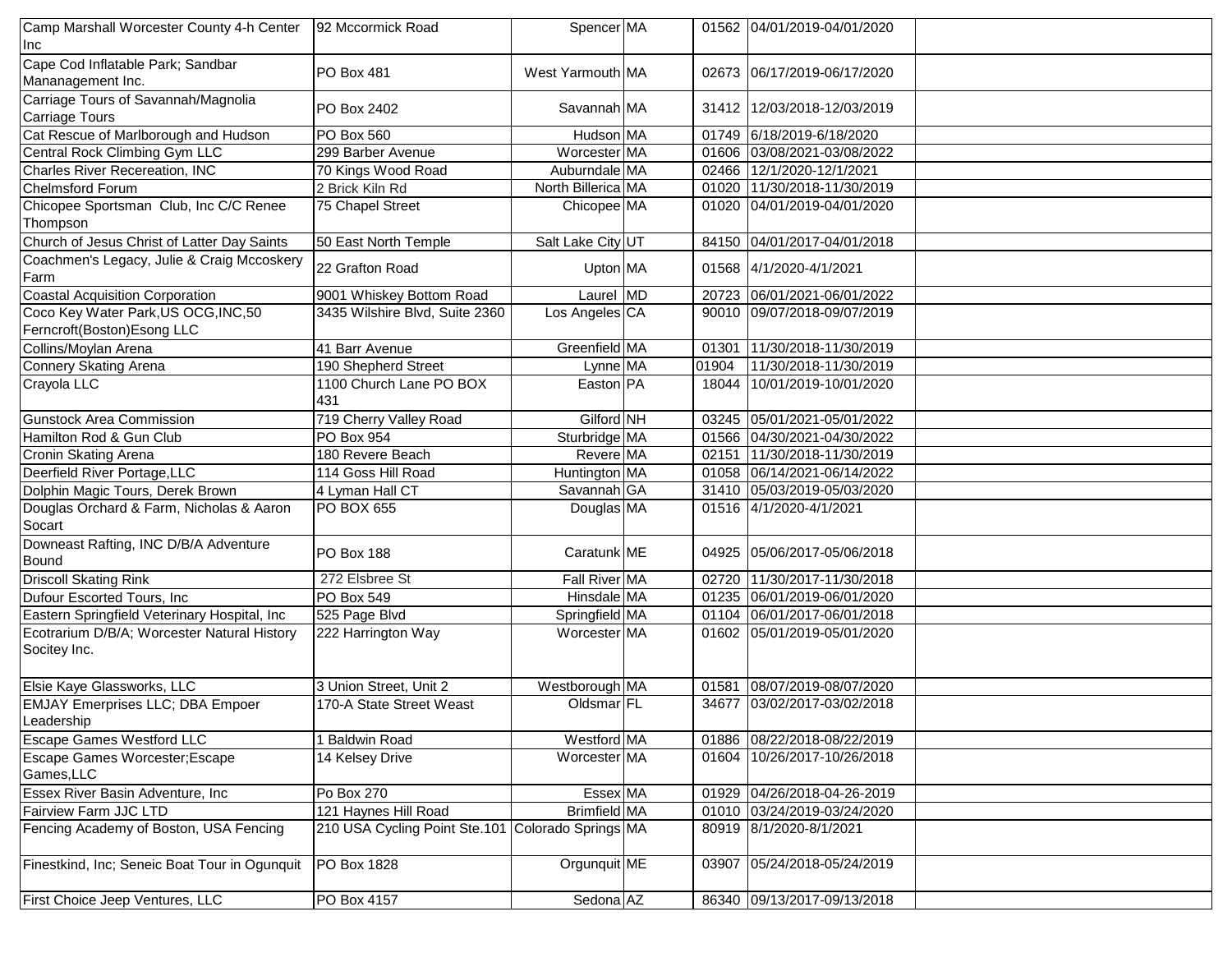| First Congregational Unitarian Church of     | 9 Ayer Rd                         | Harvard MA          |           |       | 01451 01/15/2019-01/15/2020 |  |
|----------------------------------------------|-----------------------------------|---------------------|-----------|-------|-----------------------------|--|
| Harvard                                      |                                   |                     |           |       |                             |  |
| Fitness First, Inc, and Bragaraous LLC       | 60 N. Westfield Street            | Feeding Hills       | <b>MA</b> | 01030 | 02/16/2017-02/16/2018       |  |
| Fitzpatrick Skating Arena                    | 575 Maple Street                  | Holyoke MA          |           |       | 01040 11/30/2018-11/30/2019 |  |
|                                              |                                   |                     |           |       |                             |  |
|                                              |                                   |                     |           |       |                             |  |
| Fletcher Family Farm, Robert & Cheryl        | 22 Gunn Road                      | Southampton MA      |           |       | 01073 10/28/2017-10/28/2018 |  |
| Fletsher                                     |                                   |                     |           |       |                             |  |
| Fox Bus Lines, Inc                           | 3 Silver Fox Dr                   | Millbury MA         |           |       | 01527 05/31/2019-05/31/2020 |  |
| Foxy Travel, Inc                             | PO Box 579, 38 Providence<br>Road | Linwood MA          |           |       | 01525 12/28/2017-12/28/2018 |  |
| Fun Park, Funplex, Inc and S&H Amusement     | P.O Box 187                       | East Schodack NY    |           |       | 12063 03/10/2019-03/10/2020 |  |
| Corp.                                        |                                   |                     |           |       |                             |  |
| Funtown Splashtown USA, INC                  | PO BOX 29                         | Saco ME             |           |       | 04072 05/15/2018-05/15/2019 |  |
| Gardner Veteran's Arena                      | 45 Veterans Drive                 | Gardner MA          |           |       | 01440 11/30/2018-11/30/2019 |  |
| Giguere Gymnastics Inc. CLT Management       | 148 Main Street                   | Cherry Valley MA    |           |       | 01611 06/29/2018-06/29/2019 |  |
| INC,                                         |                                   |                     |           |       |                             |  |
| Girl Scouts of Connecticut, Inc              | 340 Washington Street             | Hartford CT         |           |       | 06106 01/01/2020-01/01/2021 |  |
| <b>Girl Scouts of Eastern Massachusetts</b>  | 95 Berkeley St                    | Boston MA           |           |       | 02116 01/01/2020-01/01/2021 |  |
| Girl Scouts of the Green and White Mountains | 1 Commerce Drive                  | Bedford NH          |           |       | 03110 0101/2020-01/01/2021  |  |
|                                              |                                   |                     |           |       |                             |  |
| Girl Scouts of Northeastern New York, Inc    | 8 Mountain View Ave               | Albany NY           |           |       | 12205 01/01/2020-01/01/2021 |  |
| Girl Scouts of United States of America      | 420 Fifth Avenue                  | New York NY         |           |       | 10018 05/01/2018-05/01/2019 |  |
| Good Pickin' Farm LLC                        | 104 Royal Fern Drive              | Lunenburg MA        |           |       | 01462 02/28/2021-02/28/2022 |  |
| <b>Great Marsh Kayak Tours</b>               | 20 Brewster Road                  | Mashpee MA          |           |       | 02649 05/02/2018-05/02/2019 |  |
| Gymfest of the Berkshires, inc               | 101 South Street                  | Pittsfield MA       |           | 01201 | 10/01/2018-10/01/2019       |  |
| Hampshire Hills Racquet & Health Club Inc.   | PO BOX 404                        | Milford NH          |           |       | 03820 11/01/2018-11/01/2019 |  |
| Heifer Project International                 | 1 World Avenue                    | Little Rock AR      |           |       | 72202 07/01/2017-07/01/2018 |  |
| Hillside Meadows Equestrian Center LLC       | 111 George Hill Road              | Grafton MA          |           |       | 01519 06/15/2021-06/15/2022 |  |
| Ronald Ernenwein                             |                                   |                     |           |       |                             |  |
| Here Today Adopted Tomorrow Animal           | 180 Sturbridge Road               | <b>Brimfield MA</b> |           |       | 01010 12/14/2016-12/14/2017 |  |
| Sanctuary, Inc                               |                                   |                     |           |       |                             |  |
| Herkimer Diamond Mines, Inc:dba Herkimer     | 800 Mohawk Street                 | Herkimer NY         |           |       | 13350 07/13/2017-07/13/2018 |  |
| <b>KOA</b>                                   |                                   |                     |           |       |                             |  |
| Heron's Crest Stables LLc                    | 220 Wayside Inn Road              | Sudbury MA          |           |       | 01776 10/1/2020-10/1/2021   |  |
| <b>Hetland Skating Arena</b>                 | 310 Hathway Blvd                  | New Bedford MA      |           |       | 02740 11/30/2018-11/30/2019 |  |
| Hitchcock Center Inc DBA, Hitchcock Center   | 845 West Street                   | Amherst MA          |           |       | 01002 7/1/2020-7/1/2021     |  |
| fot the Environment                          |                                   |                     |           |       |                             |  |
| Hogan Skating Arena                          | 403 Oxford Street                 | Auburn MA           |           |       | 01501 11/30/2018-11/30/2019 |  |
| Honey Pot Hill Orchards INC                  | 144 Sudbury Road                  | Stow MA             |           |       | 01775 03/11/2017-03/11/2018 |  |
| Horses for Hire, LLC - Leoma P Richardson    | 26540 N Scottsdale Road           | Scottsdale AZ       |           |       | 85255 04/28/2018-04/28/2019 |  |
| Horizons For Homless Children                | 1705 Columbus Ave                 | Roxbury MA          |           |       | 02119 07/18/2019-07/01/2020 |  |
| Hostelling International American Youth      | 8401 Colesville Rd, Suite 600     | Silver Springs MD   |           |       | 20910 03/31/2019-03/31/2020 |  |
| Hostels Attn: Greg Coble                     |                                   |                     |           |       |                             |  |
| Hudson Roller DBS Roller Kingdom             | PO BOX 374                        | Hudson MA           |           |       | 01749 06/01/2021-06/01/2022 |  |
| Hughes Entertainment Inc DBA Xtreme Craze    | 15 Presidential Way               | Woburn MA           |           | 01801 | 9/3/2019-9/3/2020           |  |
|                                              |                                   |                     |           |       |                             |  |
| Interskate 91 South, RAHL Entertainment Inc. | 20143 Boston Road                 | Wilbraham MA        |           | 01095 | 04/01/2021-04/01/2022       |  |
|                                              |                                   |                     |           |       |                             |  |
| J Star Gymnastics                            | 69 Union Street                   | North Adams MA      |           |       | 01247 03/25/2017-03/25/2018 |  |
| Jackson Ski Touring Foundation               | PO Box 216 Jackson Village        | Jackson NH          |           |       | 03846 11/01/2018-11/01/2019 |  |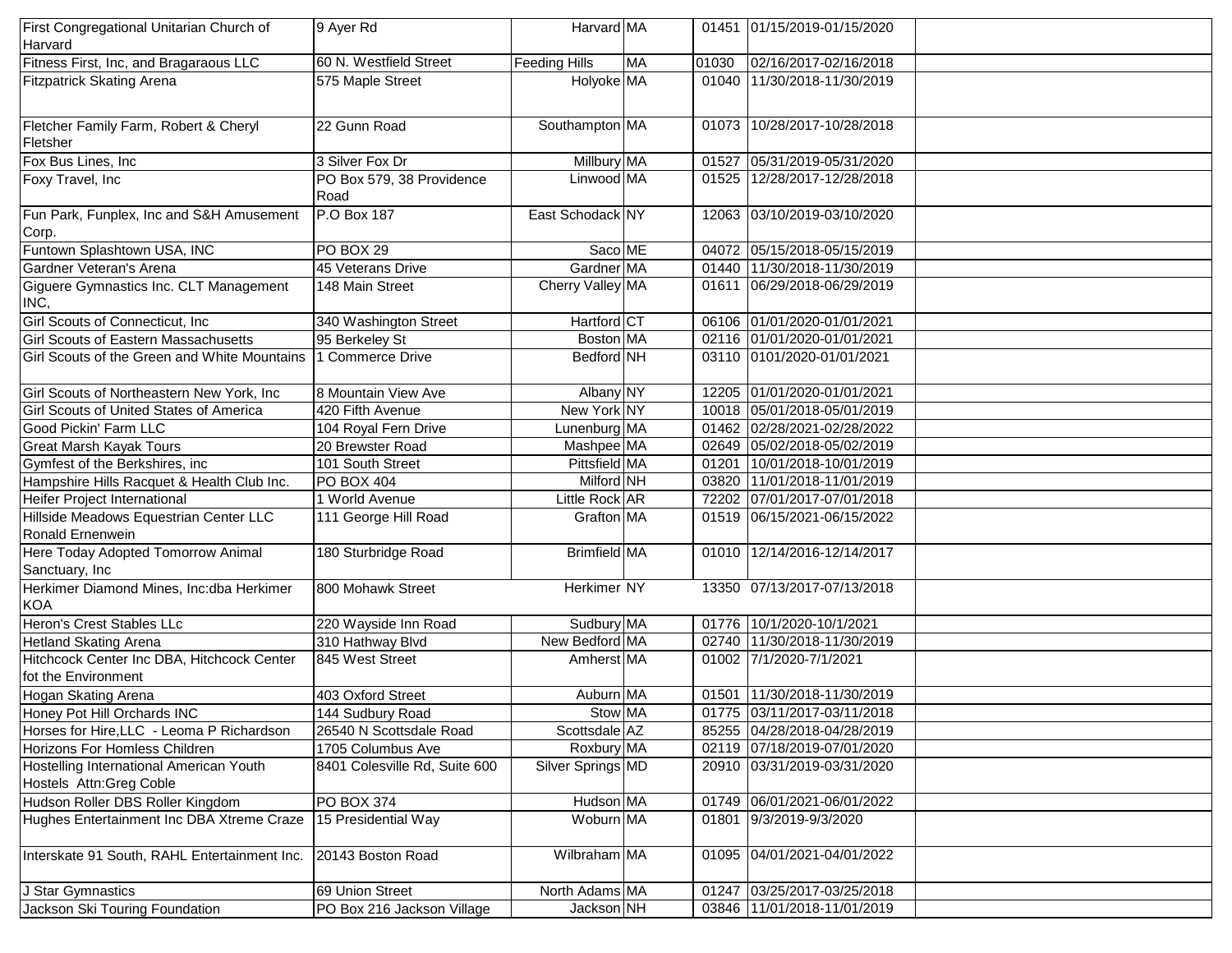| Jay Peak, Q Resorts, Inc                                     | 830 Jay Peak Road          | Jay $\sqrt{T}$       |            |       | 05859 12/01/2019-12/01/2020 |  |
|--------------------------------------------------------------|----------------------------|----------------------|------------|-------|-----------------------------|--|
| Jim Roche Community Arena                                    | 1275 VFW Parkway           | West Roxbury MA      |            |       | 02132 11/30/2018-11/30/2019 |  |
| Jiminy Peak Mtn Resort, LLC                                  | 37 Corey Road              | Hancock Ma           |            |       | 01237 09/30/2018-09/30/2020 |  |
| CM Resort, LLC, CMR Properties, LLC                          |                            |                      |            |       |                             |  |
| Jolly Roger Amusement Park                                   | P.O. Box 572               | Ocean City MD        |            |       | 21843 05/25/2021-05/25/2022 |  |
| <b>Jujamcyn Theaters LLC</b>                                 | 246 West 44th Street       | New York NY          |            |       | 10036 05/01/2018-05/01/2019 |  |
| Jump Nation, LLC dba Jump Nation, Tin Chan                   | 4 Carruth Drive            | Northborough MA      |            |       | 01532 10/27/2018-10/27/2019 |  |
| Kim Huban                                                    |                            |                      |            |       |                             |  |
| Krazy Kidz LLC, VisionAire Inc - Pembroke                    | 60 Sheep Davis Road        | Pembroke             | <b>MA</b>  |       | 03275 02/11/2019-02/11/2020 |  |
| Krazy Kidz LLC, VisionAire Inc - Elmsford                    | 399 Executive Boulevard    | Elmsford             | <b>NY</b>  |       | 10523 07/01/2019-07/01/2020 |  |
| King Ward Coach Lines/Terrien Transportation 70 Justin Drive |                            | Chicopee Ma          |            |       | 01022 03/01/2019-03/01/2020 |  |
| Inc                                                          |                            |                      |            |       |                             |  |
| L.D. Bemis CO., Inc                                          | 18 Wall Street             | Spencer MA           |            |       | 01562 07/30/2017-07/30/2018 |  |
| Lake George RV Park Inc. Czar Enterprises                    | 74 State Route 149         | Lake George NY       |            | 12845 | 12/15/2017-12/15/2018       |  |
| Inc                                                          |                            |                      |            |       |                             |  |
| Lancaster Foods, LLC; Guest Services Inc.;                   | 3055 Prosperity Ave        | Fairfax VA           |            | 22031 | 11/01/2019-11/01/2020       |  |
| Lancaster Foods, Inc.                                        |                            |                      |            |       |                             |  |
| Learning for Life                                            | 1 Arch Road Suite 5        | Westfield MA         |            |       | 01085 03/01/2017-03/01/2018 |  |
| Leola P richardson, Horses for Hire, LLC                     | 26540 N Scottsdale Road    | Scottsdale AZ        |            |       | 85255 04/28/2019-04/28/2020 |  |
| Lil Folk Farm Inc, David & Nancy Dubin                       | 1070 Washington ST         | Holliston MA         |            |       | 01746 12/19/2016-12/19/2017 |  |
| Magic Wings Butterfly Conservatory &                         | 281 Greenfield Rod         | South Deerfield MA   |            |       | 01373 11/07/2018-11/07/2019 |  |
| Garden; Magic Wings Inc                                      |                            |                      |            |       |                             |  |
| Magic Falls Rafting Co. and Magic Rivers                     | 9 Hapworth Lane            | Winslow ME           |            | 04901 | 06/09/2020-06/09/2021       |  |
| Rafting Co.                                                  |                            |                      |            |       |                             |  |
| Mass Audobon Society, Inc : Bancroft R Poor                  | PO BOX 42                  | Milford MA           |            |       | 01757 07/01/2018-07/01/2019 |  |
|                                                              |                            |                      |            |       |                             |  |
| Mass Best Academy of Dance                                   | 56 Worcester Road          | Webster MA           |            |       | 01570 09/04/2018-09/04/2019 |  |
| Massachusetts Conference of the UCC                          | <b>Badger Road</b>         | Framingham MA        |            |       | 01702 01/01/2019-01/01/2020 |  |
| Medieval Re-Creation Group                                   | 208 South Great Road       | Lincoln MA           |            |       | 01773 07/01/2017-07/01/2018 |  |
| Medieval Re-creation Group                                   | 55 Oak Grove Ave           | Brattleboro VT       |            |       | 05301 07/24/2020-07/24/2021 |  |
| Mega Funworks, Inc, DBA Splashdown Beach                     | 600 Route 44-55            | Highland NY          |            |       | 12528 01/01/2020-01/01/2021 |  |
| Mesa Farm LLC, Ann Trip, Dale Perkins                        | 67 Mushchopauge Road       | Rutland MA           |            |       | 01543 01/23/2021-01/31/2022 |  |
| Milestone Hospitality Management, LLC                        | 729 E Pratt St STE 800     | <b>Baltimore</b> MD  |            | 21202 | 12/15/2019-12/15/2019       |  |
| Mission E4 Inc.                                              | 369 Burnshirt Road         | Hubbardston MA       |            |       | 01452 7/23/2020-7/23/2021   |  |
| Mt. Greylock Campsite Park                                   | P.O. Box 339               | Lanesborough PA      |            |       | 05/18/2021-5/18/2022        |  |
| Mt. Sunapee Resort, The Sunapee Difference,                  | 1398 Route 103             | Newbury NH           |            | 03255 | 12/01/2017-12/01/2018       |  |
| LLC                                                          |                            |                      |            |       |                             |  |
| Narrow River Kayaks, LLC                                     | 94 Middlebridge Road       | Narragansett RI      |            |       | 02882 05/15/2019-05/15/2020 |  |
| Nashoba Paddler LLC                                          | PO Box 228                 | West Groton MA       |            |       | 01472 03/20/2017-03/20/2018 |  |
| National Education For Assistance Dog                        | P.O.Box 213                | West Boylston MA     |            |       | 01583 05/16/2018-05/16/2019 |  |
| Navin Skating Arena                                          | 451 Bolton Street          | Marlboro MA          |            |       | 01752 11/30/2017-11/30/2018 |  |
| New England Aquaruim Corporation                             | Central Wharf              | Boston MA            |            | 02110 | 10/01/2019-10/01/2020       |  |
| New England Wildlife Center, Inc.                            | 500 Columbian Street       | Weymouth MA          |            | 02190 | 06/22/2018-06/22/2019       |  |
| Niagara Gorge Jet Boating Ltd. Trading as                    | 61 Melville Street PO. BOX |                      | ON LOS 1J0 |       |                             |  |
| <b>Whirlpool Jet Boating Tours</b>                           | 1215                       | gara-on-the-Lake     |            |       | 06/01/2017-06/01/2018       |  |
| Nomands Outdoor Adventures                                   | PO Box 375                 | East Windsor Hill CT |            | 06028 | 05/30/2017-05/30/2018       |  |
| Northampton Athletic Club                                    | 306 King String            | Northampton Ma       |            |       | 01060 10/13/2018-10/13/2019 |  |
| One Stop Fun/Nashoba Gymn: ICCL                              | 15 Kimball Avenue          | Wenham MA            |            | 01984 | 12/16/2016-12/16/2017       |  |
| Corporation                                                  |                            |                      |            |       |                             |  |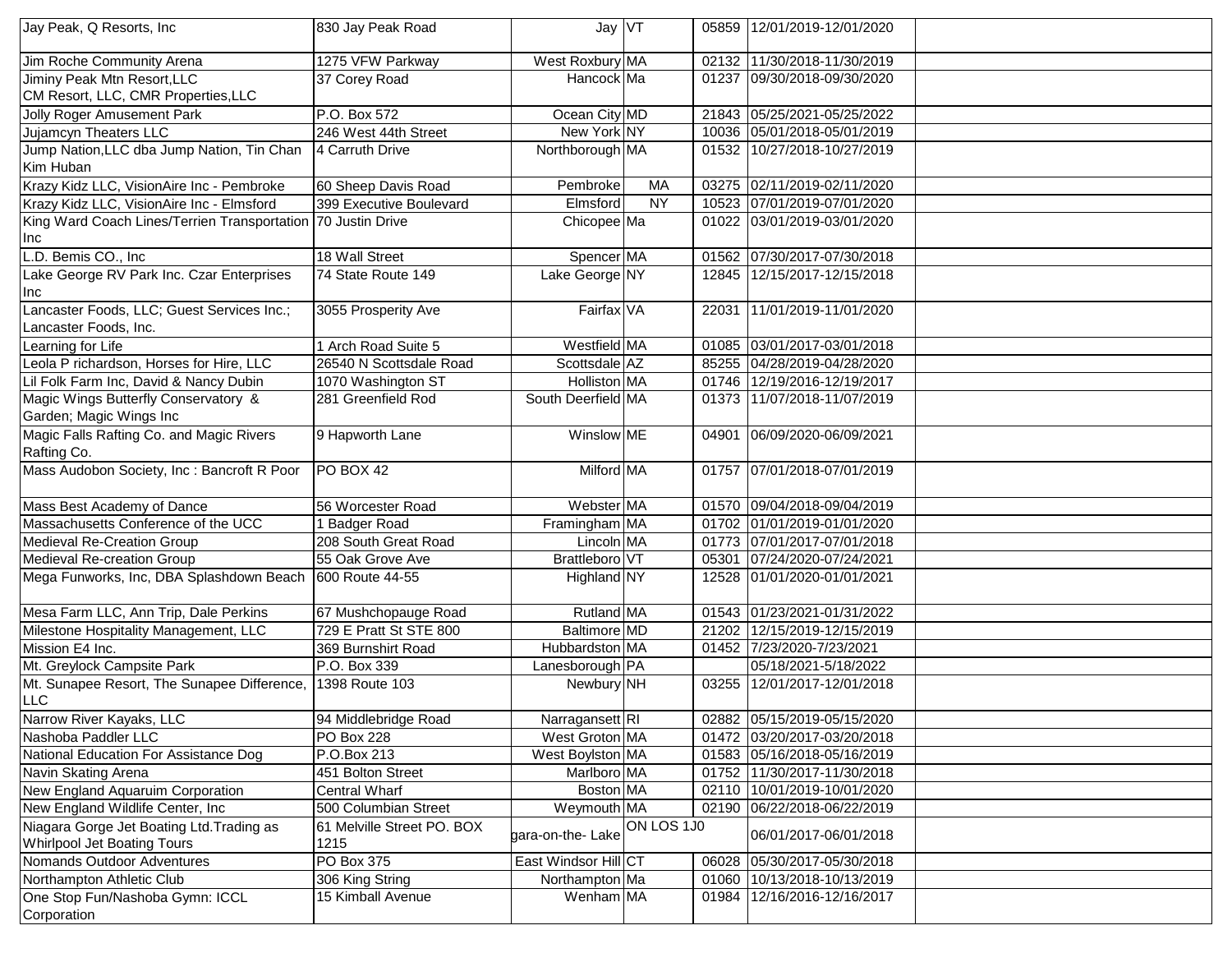| Peak Expeditions, LLC                          | 227 Birnam Road              | <b>Northfield</b>    | <b>MA</b>      |       | 01360 09/01/2019-09/01/2020  |  |
|------------------------------------------------|------------------------------|----------------------|----------------|-------|------------------------------|--|
| Philadelphia Trolley Works D/B/A 76 Carriage   | 1350 Schuykill Avenue        | Philadelphia PA      |                |       | 19146 02/24/2020-02/24/2021  |  |
| Companny Inc.                                  |                              |                      |                |       |                              |  |
| Pirelli Veteran's Skating Arena                | 910 Panther Way              | Franklin             | <b>MA</b>      | 02038 | 11/30/2017-11/30/2018        |  |
| Playtown Express, LLC                          | 150 Cordaville Road          | Southborough         | <b>MA</b>      | 01772 | 11/14/2017-11/14/2018        |  |
| Pope John Pul the II Social Center             | 76St. Kolbe Drive            | Holyoke              | MA             |       | 01040 01/01/2020-01/01/2021  |  |
| Porrazzo Skating Arena                         | 199 Coleridge St             | Boston               | <b>MA</b>      |       | 19146 11/30/2018-11/30/2019  |  |
| Powerly Meadows, INC                           | 50 Montgomery Street         | Lakeville            | <b>MA</b>      | 02347 | 05/19/2018-05/19/2019        |  |
| Prescott Grange of Pepperell #73 C/O David     | 12 Park Street               | Pepperell            | <b>MA</b>      | 01463 | 09/01/2019-09/01/2020        |  |
| Gage                                           |                              |                      |                |       |                              |  |
| Ramblewild, LLC                                | PO Box 2395                  | Pittsfield           | <b>MA</b>      |       | 01202 05/29/2018-05/29/2019  |  |
| Raynham Ice Plex                               | 1568 Broadway                | Raynham              | <b>MA</b>      | 02767 | 11/30/2018-11/30/2019        |  |
| Red Rock Stables, Russell & Sherry dba         | 117 South Street             | Upton                | <b>MA</b>      | 01568 | 04/12/2021-04/12/2022        |  |
| Rhapsody Hill Farm, David Thakar JR, Jane      |                              |                      |                |       |                              |  |
| Rizzitano                                      | 6 Wood Street                | Upton                | МA             |       | 01568 10/05/2018-10/05/2019  |  |
|                                                |                              |                      |                |       |                              |  |
| Rinky Dink Inc.DBA: Interskate 91 Bill Hoefler | 367 Russell Street           | Hadley               | <b>MA</b>      |       | 01202 02/18/2018-02/18/2019  |  |
|                                                |                              |                      |                |       |                              |  |
| Rocking point LLC, DBA Metro Rock              | 1200 Constitution Ave        | Littleton            | МA             | 01460 | 09/15/2020-09/15/2021        |  |
| Roger Williams Zoo, Rhode Island Zoological    | 1000 Elmwood Ave             | Providence           | R <sub>l</sub> | 02905 | 06/01/2019-06/01/2020        |  |
| Society                                        |                              |                      |                |       |                              |  |
| Roll On America; New England fun Centers,      |                              | Lancaster            | MA             | 01523 |                              |  |
| Mr Donald Perkins                              | 90 Duval Road                |                      |                |       | 04/01/2019-04-01-2020        |  |
| <b>Ropes Courses</b>                           | 1300 Lincoln Road            | Allegan              | MI             | 49010 | 03/01/2017-03/01/2018        |  |
| Saddle-Up Stables, Diamond F Livestock, Inc.   | 140 Follette Lane            | Sailsbury            | <b>NC</b>      |       | 28147 05/12/2018-05/12/2019  |  |
|                                                |                              |                      |                |       |                              |  |
| Scenic View Campground & Mobile Home           | 18 Gingerbread Lane          | Warren               | <b>NH</b>      |       | 03279 01/23/2019-01/23/2020  |  |
| Park, Carole A. & Paul F. Clark                |                              |                      |                |       |                              |  |
| Schooner Sails: Thomas Edward Lannon, Inc.     | 141 Concord Street           |                      |                |       |                              |  |
|                                                |                              | Gloucester           | МA             | 19830 | 12/19/2017-12/19/2018        |  |
| SeaWorld Entertainment, Inc                    | 9205 South Park Center Loop, |                      |                |       |                              |  |
|                                                | Suite 400                    | Orlando              | FL.            |       | 32819 12/01/2018-12/01/2019  |  |
| Second Chance Animal Services, INC             | P.O. Box 136, 111 Young      |                      |                |       |                              |  |
|                                                | Road                         | East Brookfield      | MA             |       | 01515 09/27/2018-09/27/2019  |  |
| Seven Seas Whale Watch Inc.                    | PO BOX 1225                  | Gloucester MA        |                | 01931 | 04/01/2017-04/01/2018        |  |
| Six Flags Entertainment Corp/Great Escape      |                              |                      |                |       |                              |  |
| theme Park L.P.                                | 1172 State Route 9           | Queensbury           | <b>NY</b>      |       | 12804 01/01/2020/01/01/2021  |  |
| Six Flags Entertainment Corp/Six Flags New     |                              |                      |                |       |                              |  |
| England                                        | 1623 Main Street             | Agawam               | МA             |       | 01001 01/01/20120-01/01/2021 |  |
| Six Flags Entertainment Corporation            | 924 Avenue J East            | <b>Grand Prairie</b> | <b>TX</b>      |       | 75050 01/01/2022-01/01/2023  |  |
| Six Flags Entertainment Corporation            | 1000 Ballpark Way Suite 400  | Arlington            | ТX             |       | 76011 01/01/2021-01/01/2022  |  |
| Simoni Skating Arena                           | 155 Gore Street              | Cambridge            | MA             | 02141 | 11/30/2018-11/30/2019        |  |
| Skateing Rink (167 Church St, No Adams Ma);    |                              |                      |                |       |                              |  |
| City of North Adams                            | 37 Main Street, Suite 200    | North Adams          | МA             |       | 01247 07/01/2017-07/01/2018  |  |
| Sky Trail Management & Development:            |                              |                      |                |       |                              |  |
|                                                | 145 Brady Street             | Allegan MI           |                |       | 49010 03/01/2021-03/01/2022  |  |
| Liggettville, LLC                              |                              |                      |                |       |                              |  |
| Sky Trail Massachusetts LLC                    | 50 Walker's Brook Drive      | Cambridge            | MA             | 01867 | 03/01/2017-03/01/2018        |  |
| Sky Zone Westborough; S&C Texas                | 9802 Reston River Ln         | Cypress              | TX             |       | 77433 03/01/2020-03/01/2021  |  |
| Investments, Inc.                              |                              |                      |                |       |                              |  |
| <b>Skyventure New Hampshire</b>                | 100 Adventure Way            | Nashua               | NH             | 03060 | 10/02/2019-10/02/2020        |  |
| Smead Skating Arena                            | 1780 Roosevelt Ave           | Springfield          | MA             |       | 01109 11/30/2018-11/30/2019  |  |
| Springfield Trampoline Sports Inc.             | 1780 Roosevelt Avenue        | Springfield          | MA             |       | 01109 11/30/2017-11/30/2018  |  |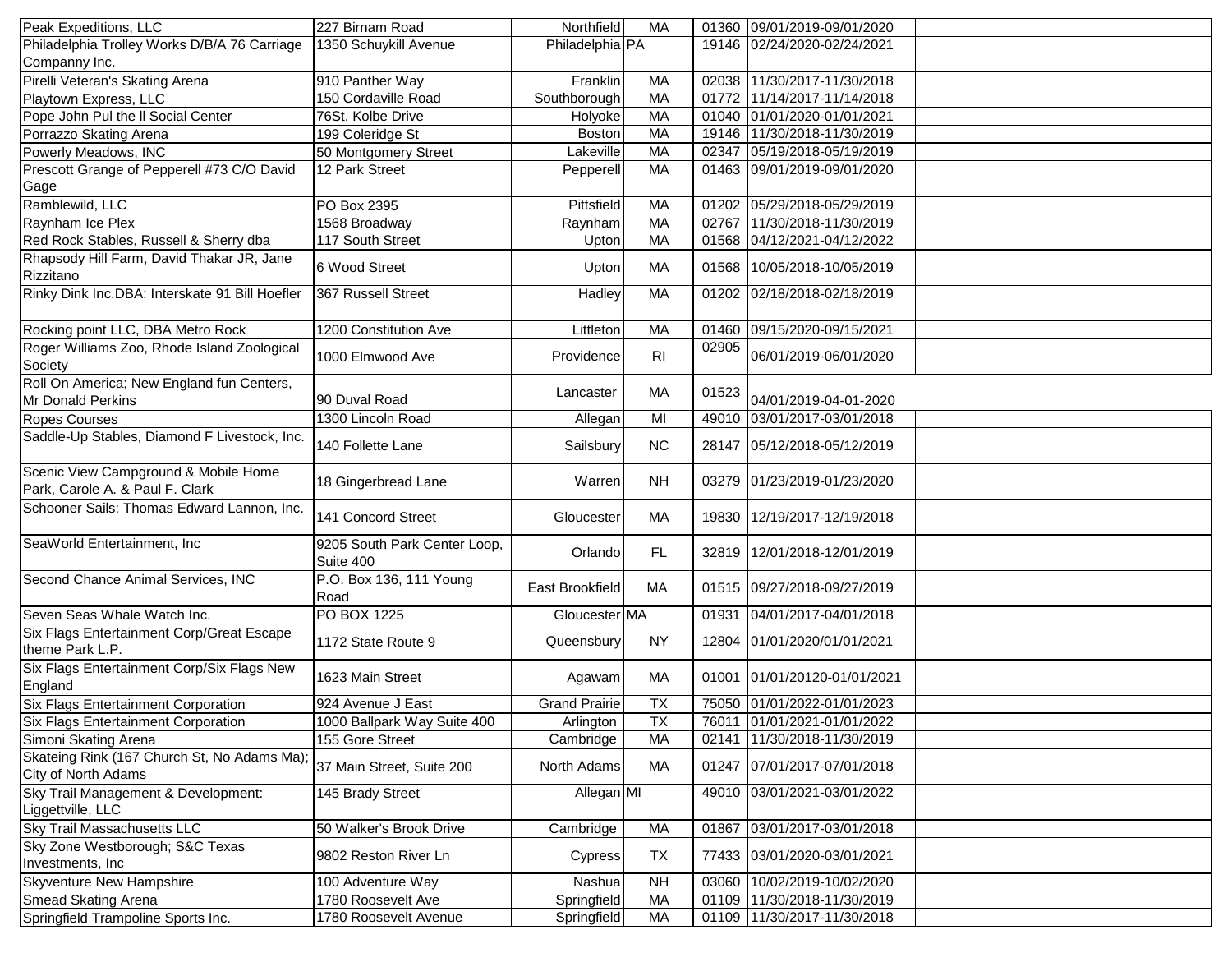| Statue Cruise LLC; Hornblower Group Inc<br>(Statue of Libery Boat Cruise)        | Pier 40,353 West Street    | New York         | <b>NY</b> |       | 01004   12/31/2017-12/31/2018 |  |
|----------------------------------------------------------------------------------|----------------------------|------------------|-----------|-------|-------------------------------|--|
| Stowe Farm Boarding Inc, Jay O'Connor &<br>Maura s O'Connor                      | 6 Stowe Road               | Millbury         | MA        | 01527 | 04/03/2021-04/03/2022         |  |
| Sturbridge Host Hotel; Milestone Hospitality<br>Management, LLC                  | 717 Light Street           | <b>Baltimore</b> | <b>MD</b> |       | 21230 12/15/2016-12/15/2017   |  |
| Sutton Falls Camping Area, INC                                                   | 90 Manchaug Road           | Sutton           | MA        |       | 01590 04/01/2021-04/01/2022   |  |
| <b>Sweet Meadow Farm</b>                                                         | 12 Meadow Brook            | Sherborn         | MA        | 01170 | 06/30/2020-06/30/2021         |  |
| <b>Take Flight LLC</b>                                                           | 808 Russell Station Road   | Francestown      | <b>NH</b> | 03043 | 04/14/2021-04/14/2022         |  |
| Terrapin Glass LLc                                                               | 79 Hadley Road Suite 2     | Jaffrey          | <b>NH</b> | 03452 | 11/02/2018-11/02/2019         |  |
| The Adventure Park at Storrs, Outdoor Venture<br>Group Holdings, LLC             | 1700 Post Road Suite C16   | Fairfield        | <b>CT</b> | 06824 | 12/31/2020-12/31/2021         |  |
| The Westborough Club, Inc. & JSP Realty                                          | 35 Chauncy Street          | Westborough MA   |           | 01581 | 04/28/2017-04/28/2018         |  |
| The Whale's Tail Water Park, N.L.I., LLC<br>D/B/A                                | 481Daniel Webster Highway  | Lincoln          | <b>NH</b> |       | 03251 06/01/2019-06/01/2020   |  |
| Town Sports International                                                        | 399 Execuitive Boulevard   | Elmsford         | <b>NY</b> | 10523 | 07/01/2019-07/01/2020         |  |
| Tree Top Adventures, Fitness Adventures,                                         | 165 Tabor Ave              | Providence RI    |           |       | 02906 06/20/2020-06/20/21     |  |
| LLC                                                                              |                            |                  |           |       |                               |  |
| <b>Trustees of Hampshire College</b>                                             | <b>Blair Hall</b>          | Amherst          | MA        |       | 01002 07/01/2019-07/01/2020   |  |
| The Trustees of Reseravations                                                    | 200 High Street, 4th Floor | <b>Boston</b>    | <b>MA</b> |       | 02210 04/01/2021-04/01/2022   |  |
| Two State YMCA Inc. DBA Becket-Chimney<br>Corners YMCA& Berkshire Outdoor Center | 748 Hamilton Road          | <b>Becket</b>    | MA        | 01223 | 12/31/2019-12/31/2020         |  |
| Ultimate Obstacles; D & L Ultimate Movement<br>LLC,                              | 121 Shrine Avenue          | West Boylston    | МA        |       | 01583 05/21/2019-05/21/2020   |  |
| Ultimate Obstacles; D & L Ultimate Movement<br>LLC,                              | 342 Henshaw Street         | Leicester        | MA        |       | 01524 05/21/2021-05/21/2022   |  |
| Wagon Wheel Main LLC, C/O Sun<br>Communities INC.                                | 27777 Franklin Road        | Southfield       | MI        | 48034 | 11/29/2018-11/29/2019         |  |
| Wagon Wheel Main LLC, C/O Sun<br>Communities INC.                                | 27777 Franklin Road        | Southfield       | MI        | 48034 | 11/29/2018-11/29/2019         |  |
| <b>Wallace Civic Center</b>                                                      | 100 Johnfitch Highway      | Fitchburg        | MA        |       | 01420 11/30/2018-11/30/2019   |  |
| <b>Wallace Civic Center</b>                                                      | 100 Johnfitch Highway      | Fitchburg        | <b>MA</b> | 01420 | 11/30/2018-11/30/2019         |  |
| Water Country; Palace Entertainment<br>Holdings, LLC; Festival Fun Parks         | 4590 MacArthur Blvd        | Newport Beach    | CA        |       | 92660 05/31/2018-05/31/2019   |  |
| Waterford Hotel Group, LMD Holding<br>Company, LLC                               | 914 Hartford Turnpike      | Waterford        | <b>CT</b> | 06385 | 12/1/2020-12/1/2021           |  |
| Westfield Water Sports & Wilderness<br>Experience                                | 526 College Hwy            | Southwick MA     |           |       | 01077 01/01/2021-01/01/2022   |  |
| WhiteWater Inc                                                                   | 253B Worcester Road        | Charlton         | MA        |       | 01507 05/01/2020-05/01/2021   |  |
| Wilderness Experiences Unlimited                                                 | One Arch Road Suite 5      | Westfield MA     |           |       | 01085 03/01/2019-03/01/2020   |  |
| Wildstar Farm DBA: Michael Newman and<br>Polly Koornblith                        | 16 Nason Hill Lane         | Sherborn         | МA        |       | 01770 04/21/2021-04/21/2022   |  |
| <b>Williams Chase Arena</b>                                                      | 25 Windsor Avenue          | <b>Natick</b>    | MA        |       | 01760 11/30/2018-11/30/2019   |  |
| Wilson Bus Lines, Inc.                                                           | <b>PO BOX 415</b>          | East Templeton   | МA        |       | 01438 11/01/2019-11/01/2020   |  |
| Windblown Cross Country Skiing; Albert Jenks                                     | 1180 Turnpike Road         | New Ipswich NH   |           | 03071 | 11/28/2018-11/28/2019         |  |
| Worcester Jewish Community Center, Inc.                                          | 633 Salisbury Street       | Worcester MA     |           |       | 01609 8/1/2019-7/1/2020       |  |
| YMCA of Springfield                                                              | 275 Chestnut Street        | Springfield      | MA        |       | 01104 04/15/2018-04/15/2019   |  |
| York's Wild Kingdom, Inc                                                         | PO Box 1139                | York Beach       | ME        | 03910 | 10/01/2017-10/01/2018         |  |
| Zoar Outdoor Adventure Resort, Inc. DBA:<br>Zoar Outdoor; Zoar Adventure Center  | 7 Main Street              | Charlemont       | МA        |       | 03910 03/15/2019-03/15/2020   |  |